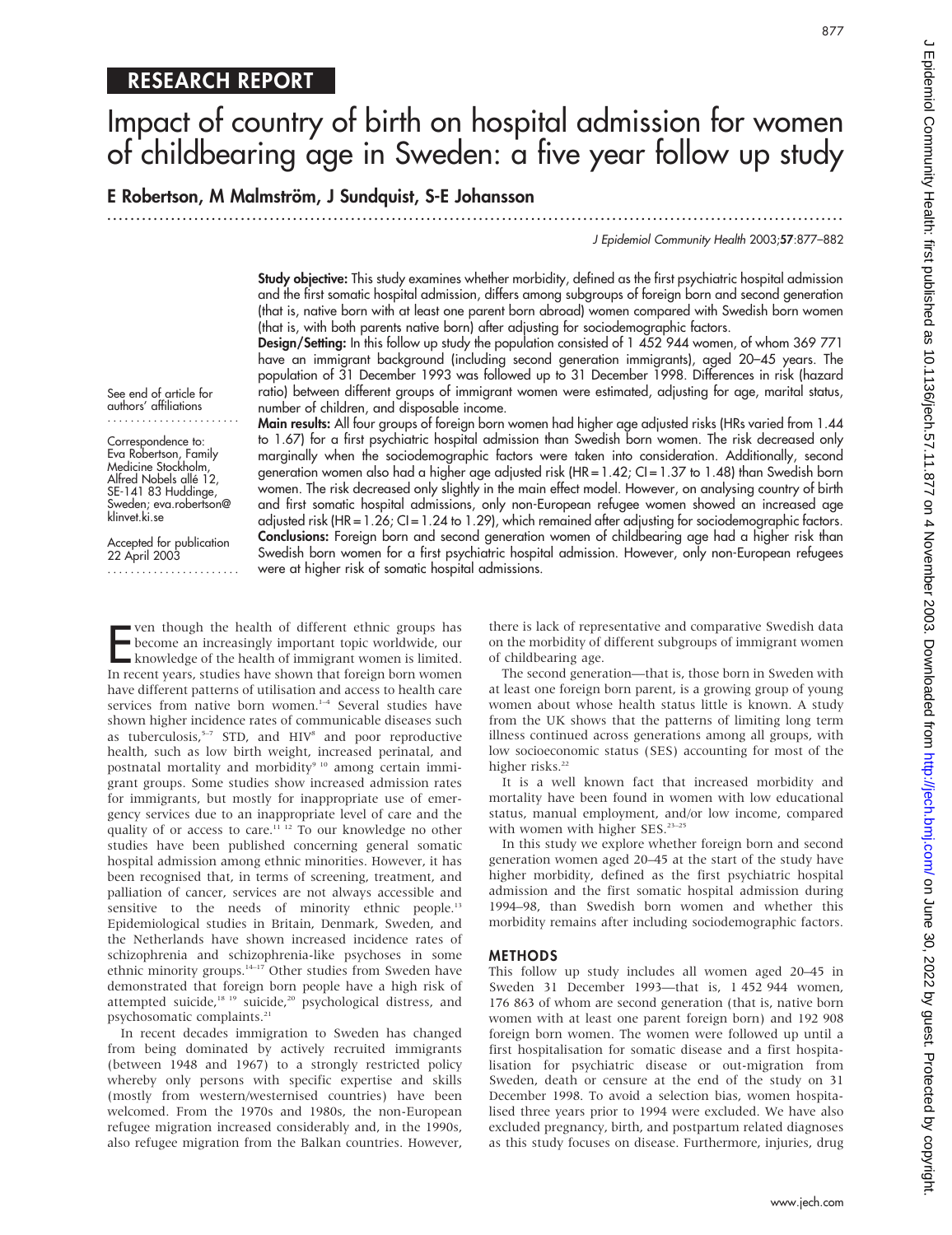and alcohol abuse diagnoses were excluded because of missing data and difficulties in classification.

The longitudinal database "MigMed" was used. It comprises linkages with several other databases: Louise, a total register of the Swedish population, including the entire population of 2 million women born before 1986, 0.5 million of whom have an immigrant background (including second generation immigrants), with information on SES and place of residence. The Immigration Register contains data on immigration, emigration year (time in Sweden) and country of birth. The Total Population Register (RTP) consists of all people who have a residence permit. It includes data on movements such as divorce, marriage, out-migration and return to Sweden. The Cause of Death Register comprises all causes of death during the year in question irrespective of whether the death occurred in Sweden or abroad for those who were registered in Sweden at the time of death. This register is based on WHO recommendations, ICD9 and ICD10. The under-coverage and over-coverage is very low. The In-Care Register is based on WHO recommendations and contains hospital admissions (diagnoses and admission data and date of discharge) according to ICD9 and ICD10. Each person can be tracked from 1991 to 1998.

## Outcome variables

First psychiatric hospital admission for women aged 20–45 years at the start of the study.

First somatic hospital admission for women aged 20–45 years at the start of the study.

## Explanatory variables

Age (at baseline) was categorised in the following five year groups: 20–24, 25–29, 30–34, 35–39, and 40–45 years.

Country of birth was categorised with references to Swedish women—that is, Swedish born women with both parents born in Sweden, and second generation women—that is, born in Sweden with at least one foreign born parent. Foreign born is used as a group category for all women born abroad. We divided the foreign born women into women from western/westernised countries (that is, USA, Canada, Australia, Japan, New Zealand, the Baltic states, and northern and central Europe) and women from Finland and southern Europe (the former Yugoslavia, Italy, Greece, Spain, and Portugal) as two groups of labour immigrants. The reason for the grouping is not to create new categories, although in earlier studies<sup>26 27</sup> it has been shown that the health of women from southern Europe and Finland is similar and differs with respect to the other western/ westernised countries. The foreign born women who came as refugees were divided into European refugees—that is, women fleeing from war and political and religious oppression from countries in eastern Europe and the Balkan countries (in the 1990s), and non-European refugees, women from countries in Latin America, Asia, and Africa.

Marital status comprised two groups: married/cohabiting and single. However, cohabiting women without children are categorised as single because of the registration system in Sweden<sup>28</sup>

Number of children was categorised into four groups: 0 child, 1 child, 2 children, and more than 2 children.

Disposable income was used to give a proportional estimate of the economic resources of the woman. It was categorised/ divided into quartiles, high (reference group), middle-high, middle-low, and low income, and was calculated from the sum of the whole family's income multiplied by an individual consumerweight for each person in the family divided by the family's total consumerweight and then multiplied by the basic yearly amount (geared to the price index, annually

## Statistical methods

The data were analysed using a proportional hazard model, Cox regression<sup>30</sup> by first psychiatric hospital admissions and first somatic hospital admissions to estimate the hazard ratio (HR) for the morbidity of women of childbearing age. The HR can be expressed as the ratio of the hazard functions between two groups and is calculated by exponentiation of the regression coefficient. The results are presented as HR with 95% confidence intervals (CI). The change in –2 log likelihood was used as a measure of improvement in model fit, when including a covariate. The proportional hazards assumption was analysed by inspecting log  $(-log)$  survival curves for parallelism and by including the interaction between time and each of the independent variables.

Interactions between country of birth and disposable income are shown in an age adjusted model (fig 1). These interactions are not included in the main effect model.

## RESULTS

The distribution of the independent sociodemographic variables in 1994–98 is presented in table 1. There were 1 452 944 women in the age range 20–45. The smallest immigrant group (1.1% of the total population in that age span) is the European refugees mainly coming from the Balkan states and the largest group (5.9%) is the non-European refugees.

Labour immigrants from Finland and Southern Europe and non-European refugees had the highest incidence rate of first psychiatric hospital admissions (table 1). Single women had twice as high age adjusted incidence rate of first psychiatric hospital admissions as married/cohabiting women. Women with high income showed about 30% lower incidence rate for first psychiatric hospital admissions than the other income groups, after adjusting for age.

In table 2, the estimated hazard ratios (HR) with 95% confidence intervals (CI) for first psychiatric hospital admissions during 1994–98 are shown in two models: an age adjusted one and a main effect model. Women labour immigrants born in Finland and southern Europe and non-European refugees had about 70% higher risks of a first



Figure 1 Interactions between country of birth and disposable income concerning first psychiatric hospital admission 1994–98, age adjusted incidence rate.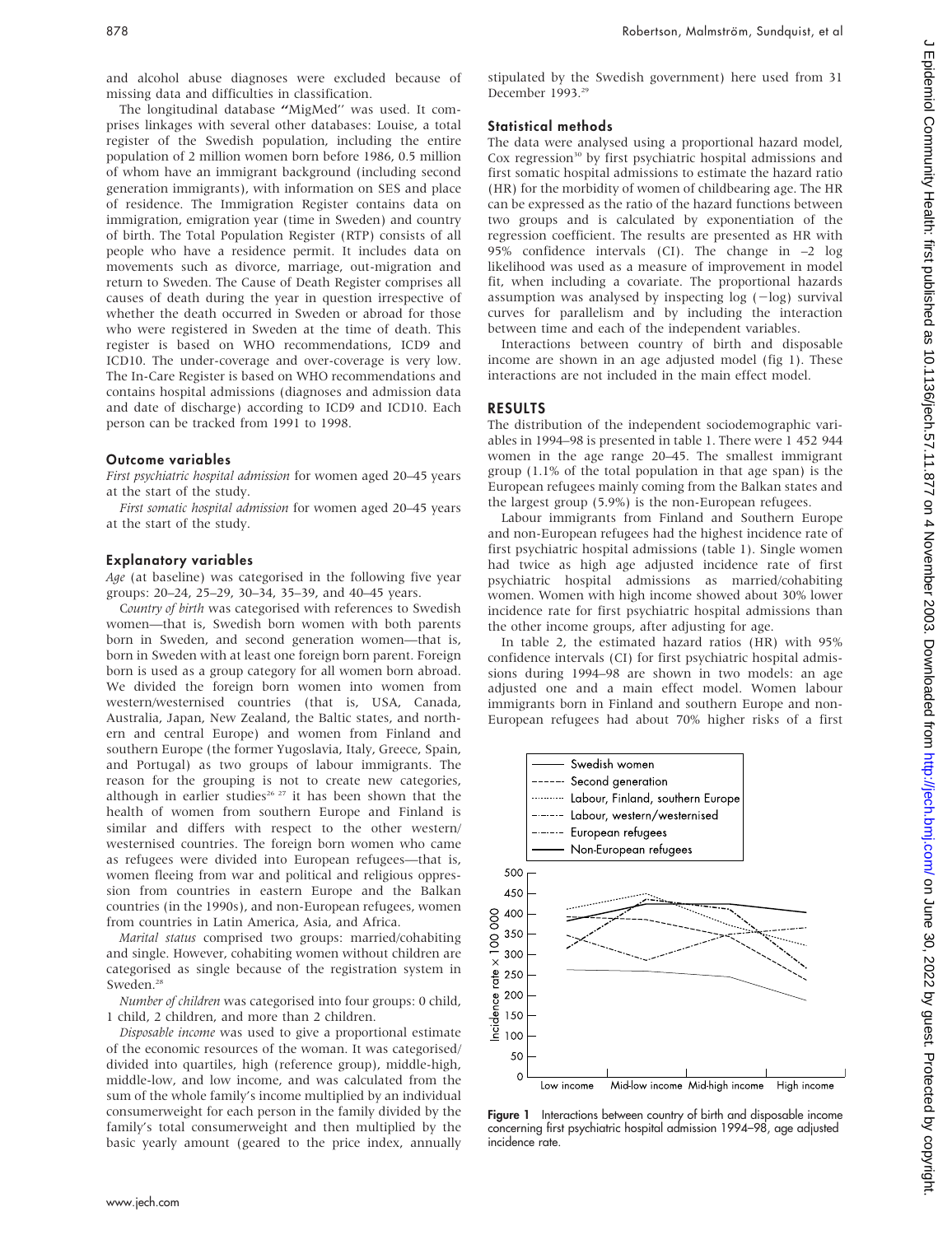Table 1 Distribution of the independent variables and admission rates for first psychiatric and somatic hospital admission for women in Sweden aged 20–45, with follow up from 1994 to 98

| Variable                         | Population<br>(number) |                | Age adjusted admission rate per<br>100000 women and year |         |
|----------------------------------|------------------------|----------------|----------------------------------------------------------|---------|
|                                  |                        | Percentage     | Psychiatric                                              | Somatic |
| Age                              |                        |                |                                                          |         |
| $20 - 24$                        | 226218                 | 15.6           |                                                          |         |
| $25 - 29$                        | 304262                 | 20.9           |                                                          |         |
| $30 - 34$                        | 291603                 | 20.1           |                                                          |         |
| $35 - 39$                        | 282384                 | 19.4           |                                                          |         |
| $40 - 45$                        | 384477                 | 24.0           |                                                          |         |
| Country of birth                 |                        |                |                                                          |         |
| Swedish born                     | 1083173                |                | 239                                                      | 3130    |
| Second generation                | 176863                 | 12.2           | 341                                                      | 3703    |
| Labour, Finnish, southern Europe | 61333                  | 4.2            | 395                                                      | 3433    |
| Labour, western/westernised      | 30300                  | 2.1            | 347                                                      | 3094    |
| Refugee European                 | 16184                  | 1 <sub>1</sub> | 340                                                      | 3205    |
| Refugee non-European             | 85091                  | 5.9            | 398                                                      | 3971    |
| <b>Marital status</b>            |                        |                |                                                          |         |
| Married/cohabiting               | 898545                 | 61.8           | 206                                                      | 3137    |
| Single                           | 554399                 | 38.2           | 407                                                      | 3417    |
| Number of children               |                        |                |                                                          |         |
| $0$ child                        | 372614                 | 25.6           | 385                                                      | 3019    |
| 1 child                          | 246807                 | 170            | 324                                                      | 3490    |
| 2 children                       | 525264                 | 36.2           | 203                                                      | 3245    |
| $>2$ children                    | 308259                 | 21.2           | 282                                                      | 3703    |
| Disposable income                |                        |                |                                                          |         |
| High                             | 358204                 | 24.7           | 208                                                      | 3045    |
| Middle-high                      | 363991                 | 25.0           | 281                                                      | 3345    |
| Middle-low                       | 360520                 | 24.8           | 295                                                      | 3338    |
| Low                              | 370229                 | 25.5           | 306                                                      | 3262    |

psychiatric hospital admission than Swedish born women. Women born in western/westernised countries and second generation had nearly as high age adjusted risk (HR = 1.44;  $CI = 1.32$  to 1.58 and  $HR = 1.42$ ;  $CI = 1.37$  to 1.48) of a first psychiatric hospital admission. The risk decreased only slightly when marital status, number of children and disposable income were included in the model. European refugees also showed a similar high risk (HR = 1.44;  $CI = 1.28$  to 1.62), but their risk increased slightly in the main effect model (HR = 1.55; CI = 1.53 to 1.70).

Single women exhibited the highest risk for a first psychiatric hospital admission, which decreased slightly in the main effect model compared with being married/ cohabitating. Moreover, women without children had a higher risk of a first psychiatric hospital admission than women with children. Women with two children had the lowest risk, which remained unchanged in the main effect model. Women with middle-low and the lowest income had a significantly higher risk for a first psychiatric hospital admission than those with high income. The risk increased in

Table 2 Hazard ratio (HR) with 95% confidence intervals for first psychiatric hospital admission for women aged 20–45, follow up, 1994–98. Cox regression

|                                  | Model                 |                        |  |
|----------------------------------|-----------------------|------------------------|--|
|                                  | Age adjusted          | Main effect<br>HR (CI) |  |
| Variable                         | HR (CI)               |                        |  |
| Country of birth                 |                       |                        |  |
| Swedish born                     |                       |                        |  |
| Second generation                | $1.42$ (1.37 to 1.48) | 1.34 (1.29 to 1.40)    |  |
| Labour, Finnish, southern Europe | $1.67$ (1.58 to 1.77) | 1.44 (1.36 to 1.53)    |  |
| Labour, western/westernised      | $1.44$ (1.32 to 1.58) | 1.40 (1.27 to 1.53)    |  |
| Refugees, European               | $1.44(1.28 - 1.62)$   | 1.55 (1.37 to 1.75)    |  |
| Refugees, non-European           | $1.66$ (1.58-1.75)    | 1.61 (1.53 to 1.70)    |  |
| <b>Marital status</b>            |                       |                        |  |
| Married/cohabiting               |                       |                        |  |
| Single                           | 1.97 (1.91 to 2.03)   | 1.88 (1.82 to 1.94)    |  |
| Number of children               |                       |                        |  |
| 0 child                          |                       |                        |  |
| 1 child                          | $0.89$ (0.86 to 0.93) | $0.89$ (0.85 to 0.93)  |  |
| 2 children                       | $0.54$ (0.52 to 0.56) | $0.61$ (0.58 to 0.64)  |  |
| $>2$ children                    | $0.72$ (0.69 to 0.75) | $0.76$ (0.73 to 0.80)  |  |
| Disposable income                |                       |                        |  |
| High                             |                       |                        |  |
| Middle-high                      | $1.34$ (1.29 to 1.40) | $1.55$ (1.49 to 1.62)  |  |
| Middle-low                       | $1.42$ (1.36 to 1.49) | 1.87 (1.78 to 1.95)    |  |
| Low                              | $1.47$ (1.41 to 1.53) | 1.83 (1.75 to 1.91)    |  |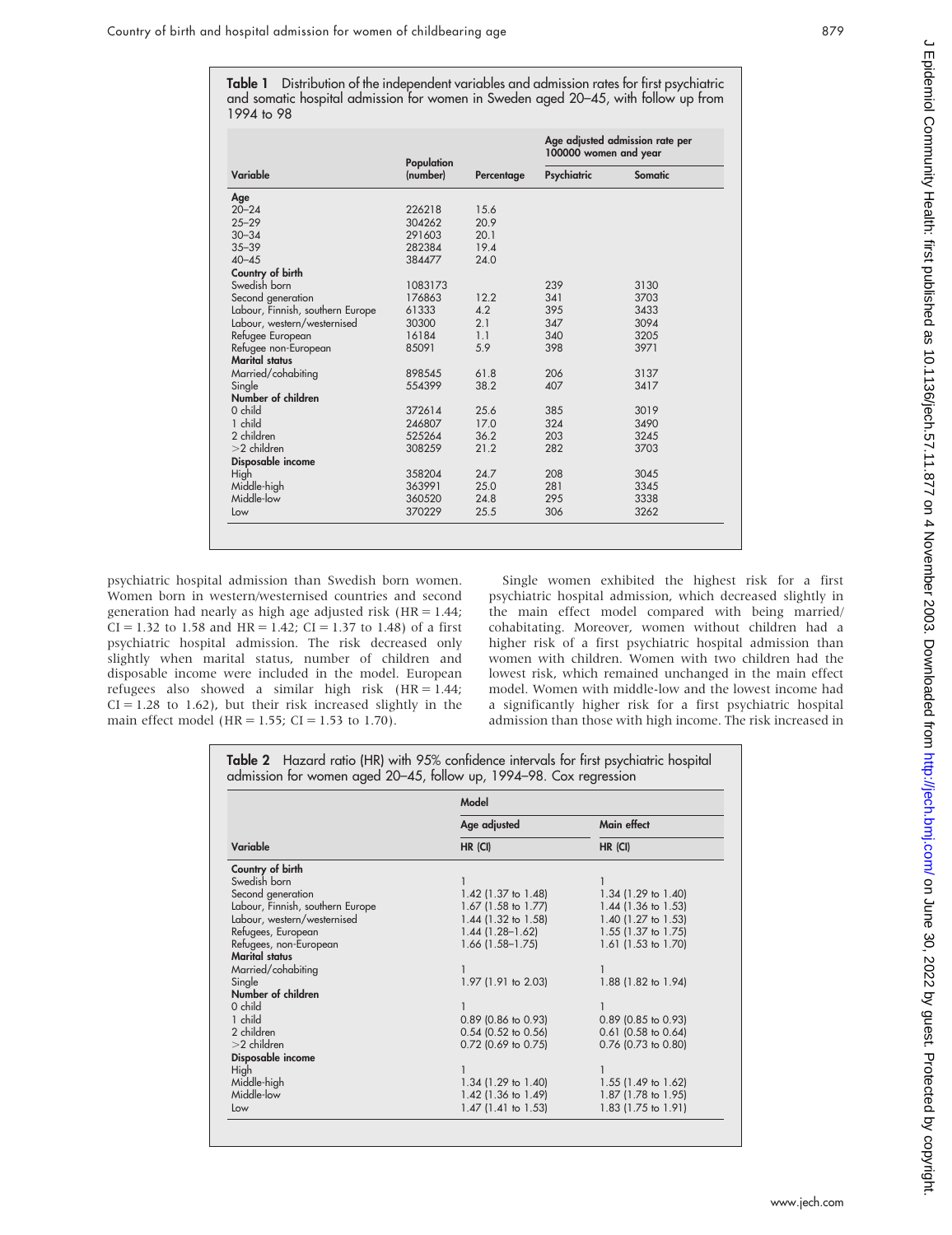the main effect model—that is, their risk of a first psychiatric hospital admission could not be explained by the explanatory variables.

There was an interaction between country of birth and disposable income that was not included in the main effect model (shown in fig 1). For labour immigrant women, there was a higher incidence rate of first psychiatric hospital admission for women with the lowest income than for those with the highest income. However, the incidence rate for refugees was higher for high income than for low income. The middle-high/middle-low income groups were inconsistent in the pattern for European refugees, partly because of small groups. For Swedish born women, the incidence rate was significantly inverse to the disposable income.

In table 3, the estimated HRs for first somatic hospital admission during 1994–98 are shown in two models: an age adjusted one and a main effect model. In terms of country of birth, only Non-European refugee women had a higher age adjusted risk (HR =  $1.26$ ; CI =  $1.24$  to 1.29) compared with Swedish born women. This risk did not change when marital status, number of children, and disposable income were included in the model. Labour immigrants from southern Europe, European refugees, and second generation women showed marginally higher age adjusted risks for first somatic hospital admissions than Swedish born women. Women with children had an increased risk of a first somatic hospital admission compared with women without children. This risk remained in the main effect model. In the case of women with low income, the risk for a first somatic hospital admission was slightly increased but disappeared after adjusting for sociodemographic factors.

#### **DISCUSSION**

This study is, as far as we know, the first one to estimate both the first psychiatric hospital admission risk and the first somatic hospital admission risk comparing foreign born and second generation of childbearing age (20–45 years) with Swedish born women.

The main findings of this study are that labour and refugee immigrant women and second generation women had higher age adjusted risks of a first psychiatric hospital admission than Swedish born women. Moreover, the risk decreased only marginally for all foreign born and second generation women, when the sociodemographic factors were taken into consideration. Furthermore, non-European refugee women had a higher age adjusted risk of a first somatic hospital admission than Swedish born women. However, labour immigrants from Finland, southern Europe, western/westernised countries, European refugees and second generation women showed no such increased risk of a first somatic hospital admission compared with Swedish born women.

We found higher risks of first psychiatric hospital admission for all groups of foreign born women in childbearing age than for Swedish born women. These findings are consistent with a recent Swedish study demonstrating increased health services use<sup>31</sup> and another Swedish study showing an increased risk of hospital admission for psychosis among immigrants, but no generally increased level of psychiatric hospital admissions for immigrants.<sup>17</sup> The last study was limited to a one year period, and with both men and women from the city in Sweden with the highest proportion of immigrants. Our study shows that all foreign born women, irrespective of being a refugee or labour immigrant, have higher risks of first psychiatric hospital admission than Swedish born women. In general, ethnic minority groups in Sweden confront a cultural barrier, a new language, social devaluation, discrimination, and a lack of social support.<sup>26</sup> 32-34 Moreover, resettlement can be seen as either a cultural and psychological life change or a life crisis.<sup>35</sup> It seems that the foreign born women, regardless of the reason for migration, enter into a process of inwardly and outwardly questioning the new circumstances, whether consciously or unconsciously.<sup>36</sup> In studies evaluating analytical treatment of immigrants with crises of overload and loss, it was concluded that a quick and superficial adjustment to the new environment without mourning the missed old environment and accepting the different new environment may be marked by prolonged depression.<sup>37</sup> Furthermore, refugees are often repeatedly exposed to traumatic events and are at risk for post-traumatic stress disorder without seeking professional therapy because of cultural, linguistic, financial, and historical reasons.<sup>38</sup>

The higher risk for a first psychiatric hospital admission among second generation is in agreement with studies,

|                                  | Model                 |                               |  |  |
|----------------------------------|-----------------------|-------------------------------|--|--|
|                                  | Age adjusted          | Main effect                   |  |  |
| Variable                         | HR (CI)               | HR (CI)                       |  |  |
| Country of birth                 |                       |                               |  |  |
| Swedish born                     |                       |                               |  |  |
| Second generation                | 1.07 (1.05 to 1.08)   | 1.07 (1.05 to 1.08)           |  |  |
| Labour, Finnish, southern Europe | $1.11$ (1.09 to 1.14) | $1.11$ (1.08 to 1.13)         |  |  |
| Labour, western/westernised      | 0.99 (0.95 to 1.02)   | $0.99$ (0.96 to 1.03)         |  |  |
| Refugees, European               | $1.03$ (0.99 to 1.10) | $1.05$ (1.01 to 1.10)         |  |  |
| Refugees, non-European           | 1.26 (1.24 to 1.29)   | $1.26$ (1.23 to 1.28)         |  |  |
| <b>Marital status</b>            |                       |                               |  |  |
| Married/cohabiting               |                       |                               |  |  |
| Single                           | 1.08 (1.07 to 1.08)   | $1.15(1.14 \text{ to } 1.16)$ |  |  |
| Number of children               |                       |                               |  |  |
| 0 child                          |                       |                               |  |  |
| 1 child                          | 1.23 (1.21 to 1.25)   | $1.23$ (1.21 to 1.25)         |  |  |
| 2 children                       | $1.12$ (1.11 to 1.14) | $1.18$ (1.16 to 1.20)         |  |  |
| $>2$ children                    | 1.24 (1.22 to 1.26)   | 1.31 (1.29 to 1.34)           |  |  |
| Disposable income                |                       |                               |  |  |
| High                             |                       |                               |  |  |
| Middle-high                      | $1.07$ (1.05 to 1.08) | $1.04$ (1.03 to 1.05)         |  |  |
| Middle-low                       | $1.10$ (1.08 to 1.11) | 1.06 (1.04 to 1.07)           |  |  |
| Low                              | 1.07 (1.06 to 1.09)   | 1.00 (0.99 to 1.02)           |  |  |

Table 3 Hazard ratio (HR) with 95% confidence intervals for first somatic hospital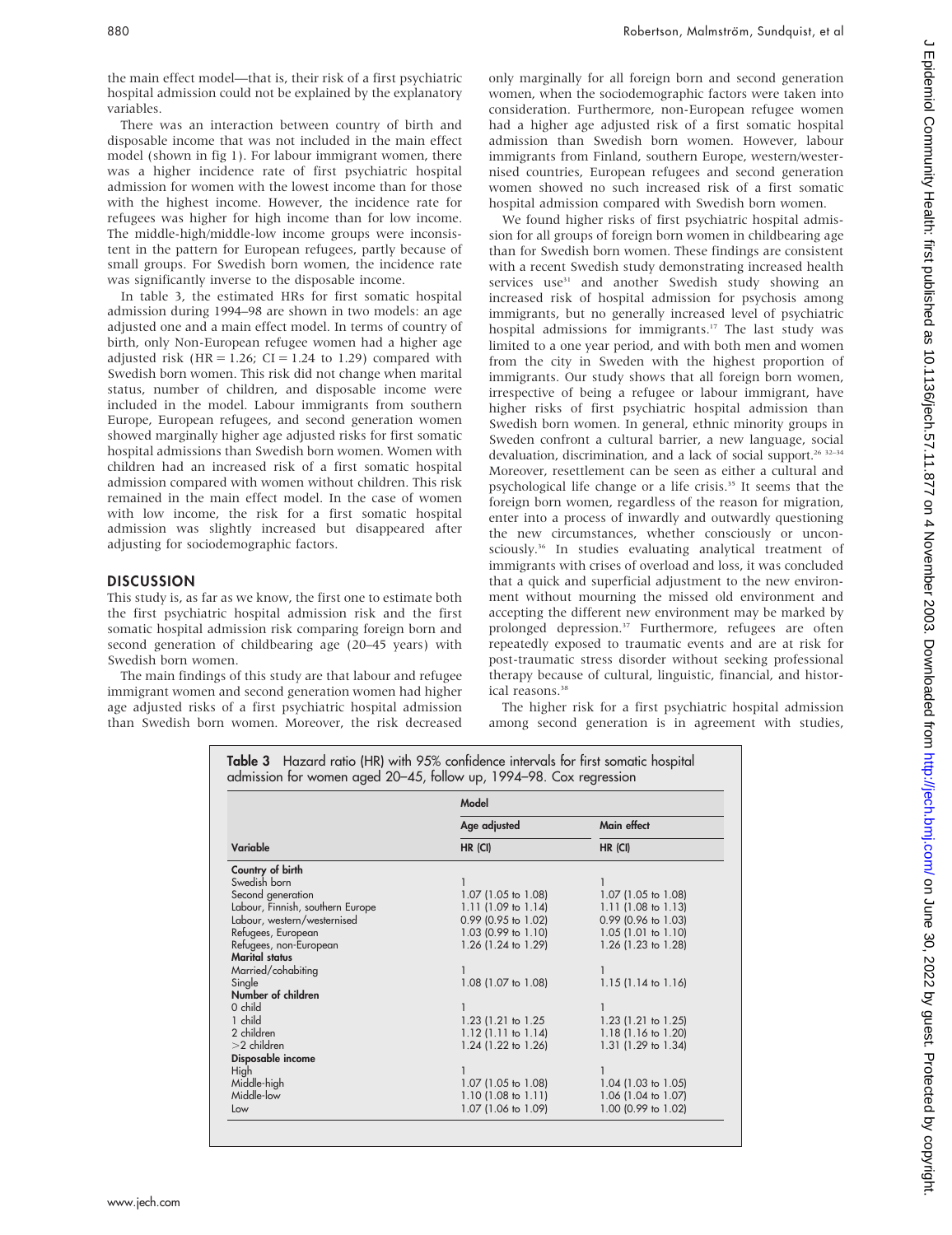which have generally showed that poor health can persist across several generations despite upward intergenerational mobility.22 39 Significantly lower self esteem, a higher level of parent-child conflict and a higher level of depressive symptoms were found among the second generation adolescent girls.<sup>40–42</sup>

We did not find higher first somatic hospital admission risk for foreign born women than for Swedish born women except the non-European refugees who had an increased risk that persisted when marital status, number of children and income were taken into consideration. However, the women in childbearing age could still show a ''healthy migrant effect'', which tends to wear off with time.<sup>43 44</sup> Several studies show less use of health care services among immigrants<sup> $4.45-47.13$ </sup> and that the access to health services is related to ethnic inequalities.<sup>1</sup> <sup>13</sup> <sup>48</sup>

The link between poor socioeconomic conditions, impaired mental and psychological wellbeing,<sup>49</sup> and depressive symptoms<sup>50</sup> is well known. Moreover, there are socioeconomic and educational variations in morbidity and in the type of treatment offered to or chosen by the women.<sup>51 52</sup> In this study income does not show any significant differences in risk for the first somatic hospital admission in any of the models. However, several studies suggest that socioeconomic factors are more important for immigrants than nonimmigrants in shaping health status<sup>53</sup> and that poor foreign born women have significant lower consumption of health services.<sup>146</sup>

This study has limitations, however, some respondents might have left Sweden without reporting it to the Swedish authorities. In that case, they should be regarded as constituting overcoverage. A second disadvantage is the grouping of the foreign born women into labour migrants and refugees including different nationalities, but it was not possible to use more homogeneous groups because of the few cases. In the grouping used some women could also be misclassified, but this should be a minor problem. A third limitation could be the definition of second generation in the Swedish registers—that is, Swedish born individuals with a only one foreign born parent and who may be very similar culturally and socially to Swedish born women with both parents native-born (that is, an underestimation). A fourth limitation is diagnostic misclassification or underclassification, which could be more evident among foreign born women.<sup>54–56</sup>

The strength of this study is that it is based on the ''MigMed'', a longitudinal research database comprising the entire Swedish population. By using national registration numbers, assigned to each person in Sweden for their lifetime, including refugees and immigrants staying more than six months, it was possible to follow up the first hospital admission, taking in to account country of birth and sociodemographic factors at the start of the study.

In conclusion, more attention needs to be paid to the higher risks of first psychiatric hospital admission for all groups of foreign born women and second generation women in childbearing age. Further studies also need to highlight the reproductive health issues, the lack of knowledge concerning utilisation and accessibility of antenatal and perinatal care and the related morbidity for foreign born women. It is important to increase our knowledge and awareness of the expectations and different needs of dissimilar groups of foreign born and second generation women, as they are a growing group in Swedish society, so as to take account of their distinct health risks and public health needs.

#### ACKNOWLEDGEMENTS

We are grateful to Gölin Frank for the statistical support.

#### Authors' affiliations .....................

E Robertson, M Malmström, J Sundquist, S-E Johansson, Family Medicine Stockholm, Karolinska Institutet, Stockholm, Sweden

Funding: this study was supported by grants from the Swedish Medical Research Council (K2001-27X-14052-01A) and Axel and Margaret Johnson's Foundation.

Conflicts of interest: none declared.

#### **REFERENCES**

- Weitzman B, Berry C. Health status and health care utilization among New York City home attendants: an illustration of the needs of working poor, immigrant women. Women Health 1992;19:87–105.
- 2 Doyal L, ed. Women and health service. Buckingham: Open University Press, 1998.
- 3 Jacobs D, Tovar J, Hung O, et al. Behavioral risk factor and preventive health care practice survey of immigrants in the emergency department. Acad Emerg Med 2002;9:599–608.
- 4 Gross R, Brammli-Greenberg S, Remennick L. Self-rated health status and health care utilization among immigrant and non-immigrant Israeli Jewish women. *Women Health* 2001:**34**:53–69.
- 5 Prinsze F. Tuberculosis in countries of the European Union.
- Infectieziektenbulletin 1997;8:25–7.
- 6 Huismann A. Migration and health in Germany. In: Huismann A, Weilandt C, Geiger A, eds. Country reports on migration and health in Europe. Bonn: Wissenschaftliches Institut der Ärtze Deutschlands e V, 1997
- 7 Gliber M. Migration and health in France. In: Huismann A, Weilandt C, Geiger A, eds. *Country reports on migration and health in Europe.* Bonn:<br>Wissenschaftliches Institut der Ärtze Deutschlands e V, 1997:106–55.
- 8 Janson S, Svensson P, Ekblad S. Migration and health in Sweden. In: Huismann A, Weilandt C, Geiger A, eds. Country reports on migration and health in Europe. Bonn: Wissenschaftliches Institut der Ärtze Deutschlands e V, 1997:379–96.
- 9 Muynck A. Migration and health. In: Huismann A, Weilandt C, Geiger A, eds. Country reports on migration and health in Europe. Bonn: Wissenschattliches<br>Institut der Ärtze Deutschlands e V, 1997.
- 10 Carballo M, Divino JJ, Zeric D. Migration and health in the European Union. Trop Med Int Health 1998;3:936–44.
- Gilthorpe M, Lay-Yee R, Wilson R, et al. Variations in hospitalization rates for asthma among black and minority ethnic communities. Respir Med 1998;92:642–8.
- 12 Chen K, Tham K, Seow E, et al. Extent and appropriateness of emergency department services usage by foreign workers in Singapore. Ann Acad Med Singapore 1999;28:199–204.
- 13 Bahl V. Cancer and ethnic minorities—the Department of Health's perspective.
- Br J Cancer Suppl 1996;**29**:S2–10.<br>14 **Van Os J**, Castle D, Takei N, *et al.* Psychotic illness in ethnic minorities: clarification from the 1991 census. Psychol Med 1996;26:203–8.
- 15 Mortensen PB, Cantor-Graae E, McNeil TF. Increased rates of schizophrenia among immigrants: some methodological concerns raised by Danish findings. Psychol Med 1997;27:813–20.
- 16 Selten JP, Slaets JP, Kahn RS. Schizophrenia in Surinamese and Dutch Antillean immigrants to The Netherlands: evidence of an increased incidence. Psychol Med 1997;27:807–11.
- 17 Zolkowska K, Cantor-Graae E, McNeil TF. Increased rates of psychosis among immigrants to Sweden: is migration a risk factor for psychosis? Psychol Med 2001;31:669-78.
- 18 Johansson LM, Sundquist J, Johansson SE, et al. Ethnicity, social factors illness and suicide: a follow-up study of a random sample of the Swedish population. Acta Psychiatr Scand 1997;95:125-31.
- 19 Bayard-Burfield L, Sundquist J, Johansson SE. Self-reported long-standing psychiatric illness as a predictor of premature all-cause mortality and violent death: a 14-year follow-up study of native Swedes and foreign-born migrants. Soc Psychiatry Psychiatr Epidemiol 1998;33:491-6.
- 20 Johansson LM. Migration, mental health and suicide: an epidemiological psychiatric and cross-cultural study. [MD thesis]. Stockholm: Karolinska Institutet, Sweden, 1997.
- Bayard-Burfield L, Sundquist J, Johansson SE, et al. Attempted suicide among Swedish-born people and foreign-born migrants. Arch Sui Res 1999;5:43–55.
- 22 Harding S, Balarajan R. Limiting long-term illness among black Caribbeans, black Africans, Indians, Pakistanis, Bangladeshis and Chinese born in the UK. Ethn Health 2000;5:41–6.
- 23 Sundquist J. Ethnicity, social class and health. A population-based study on the influence of social factors on self-reported illness in 223 Latin American refugees, 333 Finnish and 126 south European labour migrants and 841 Swedish controls. Soc Sci Med 1995;40:777–87.
- 24 Sundquist J, Behmen-Vincevic A, Johansson S-E. Poor quality of life and health in young to middle aged Bosnian female war refugees: a population-based study. Public Health 1998;112:21–6.
- 25 Sundquist J, Winkleby MA. Cardiovascular risk factors in Mexican American adults: a transcultural analysis of NHANES III, 1988–1994. *Am J Public*<br>*Health* 1999;**89**:723–30.
- 26 Kindlund H. Early retirement pension and sickleave among immigrants and Swedes in 1990. [In Swedish]. Stockholm: Swedish National Board of Health and Welfare, 1995:5.
- 27 Sundquist J, Johansson S-E. Long-term illness among indigenous and foreignborn people in Sweden. Soc Sci Med 1997;44:189–98.

 $\subset$